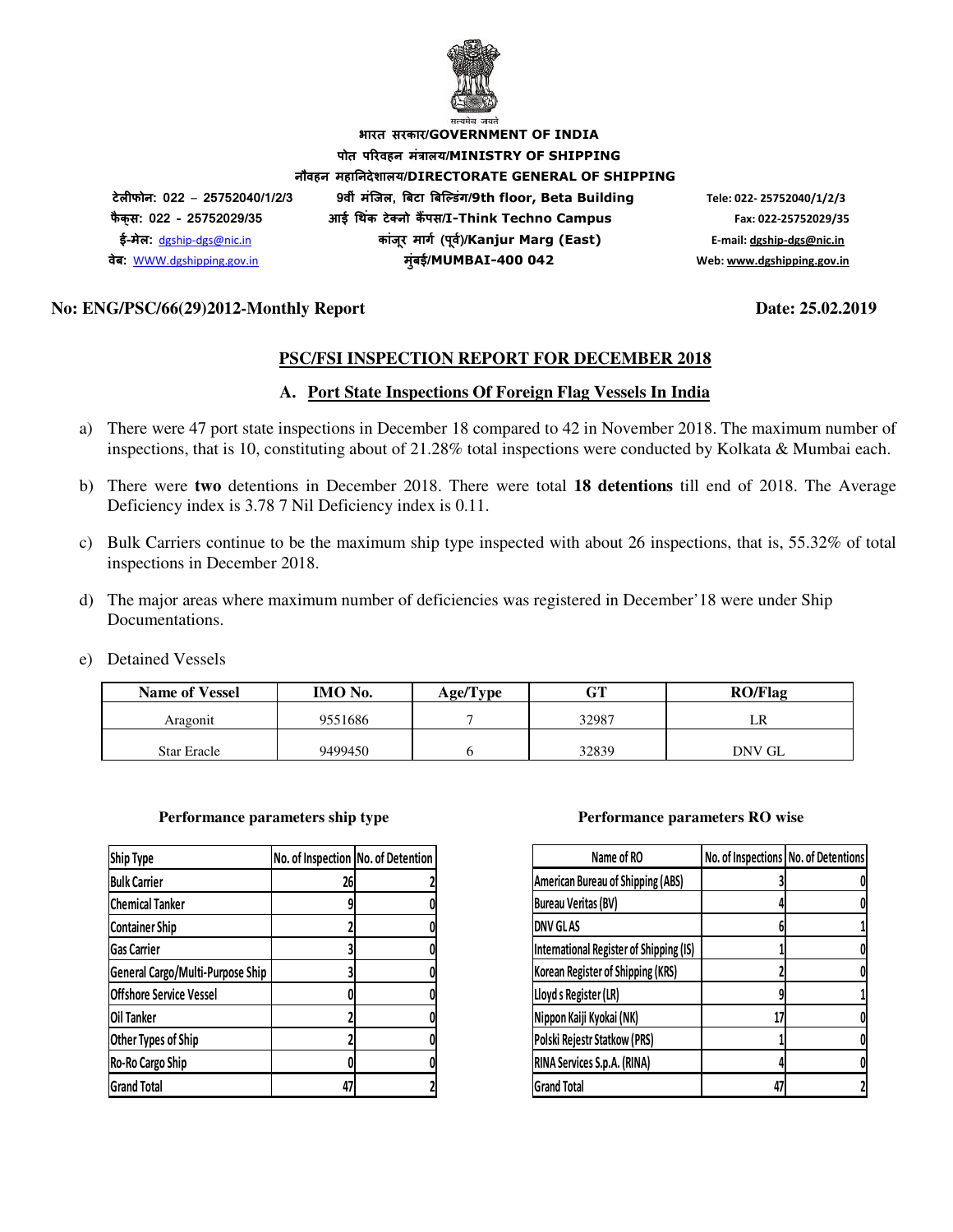## **Table 3: Deficiencies Break-up**

| <b>Type of Deficiencies</b>                                      | <b>No. of Deficiencies</b> |
|------------------------------------------------------------------|----------------------------|
| 01123 : Continuous synopsis record                               | 8                          |
| 01140 : Declaration of Martime Labour Compliance (part I and II) | $\overline{\mathbf{z}}$    |
| 01199: Other (certificates)                                      | 8                          |
| 01214 : Endorsement by Flag State                                | 1                          |
| 01305 : Log-books/compulsory entries                             | 28                         |
| 01307 : Tables of working hours                                  |                            |
| 01311 : Survey report file                                       | 3                          |
| 01315 : Oil record book                                          | 13                         |
| 01320 : Garbage record book                                      | $\overline{\mathbf{z}}$    |
| 02117 : Decks - corrosion                                        | 4                          |
| 02199 : Other (structural condition)                             | 9                          |
| 03107 : Doors                                                    | 4                          |
| 03108 : Ventilators, air pipes, casings                          | 6                          |
| 03109 : Machinery space openings                                 | 12                         |
| 03112 : Scuppers, inlets and discharges                          | 7                          |
| 03199: Other (load lines)                                        | 4                          |
| 04102 : Emergency fire pump and its pipes                        | 4                          |
| 04103 : Emergency, lighting, batteries and switches              | 5                          |
| 05115 : Radio log (diary)                                        | 7                          |
| 07110 : Fire fighting equipment and appliances                   | 5                          |
| 07199 : Other (fire safety)                                      | 6                          |
| 08199: Other (alarms)                                            | $\mathbf{1}$               |
| 09205 : Safe means of access Shore - Ship                        | $\overline{\mathbf{c}}$    |
| 09213 : Gas instruments                                          | 1                          |
| 09216 : Personal equipment                                       | 4                          |
| 09219: Pipes, wires (insulation)                                 | 3                          |
| 09298 : Other (accident prevention)                              | 3                          |
| 09299: Other (mooring)                                           | $\overline{\mathbf{3}}$    |
| 11101 : Lifeboats                                                | 5                          |
| 13103 : Gauges, thermometers, etc                                | 6                          |
| 13108 : Operation of machinery                                   | 1                          |
| 14402 : Sewage treatment plant                                   | 1                          |
| 14501 : Garbage                                                  | 2                          |
| 16105 : Access control to ship                                   | $\overline{2}$             |
| <b>Grand Total</b>                                               | 178                        |

## **B. Flag State Inspections Of Indian Flag Vessels**

- a) There were 59 Flag state inspections in December 18 compared to 37 in November 18. The maximum numbers of inspections, that is, 15 constituting about 25.42% of total inspections were conducted by Mumbai.
- b) The monthly performance trends of ships inspected between January-December 2018 indicates that after nil detentions in first three months of 2018, the detentions were on a rise with about 9 detentions in last 8 months. In December there was **one detention** taking the total to **10 detentions** till end of 2018. The Average Deficiency index is 6.84 & Nil Deficiency index is 0.
- c) **Recognized Organizations**: IRS with 49 inspections has the highest number of single class ships inspected in December 2018 with one detention.
- d) **Owners/Managers**: Ocean Sparkle Ltd. with 5 inspections each has the highest number of ships inspected in December 2018.

## **e) Detained Vessels:**

| P T<br>Name of<br>Vessel | IMO No. | ' vpe<br>$A$ ge/'   | αm<br>u ı | <b>RO/Flag</b> |
|--------------------------|---------|---------------------|-----------|----------------|
| MT Tulip                 | 9240914 | 18/Oil Ta<br>Tanker | 5998      | <b>IRS</b>     |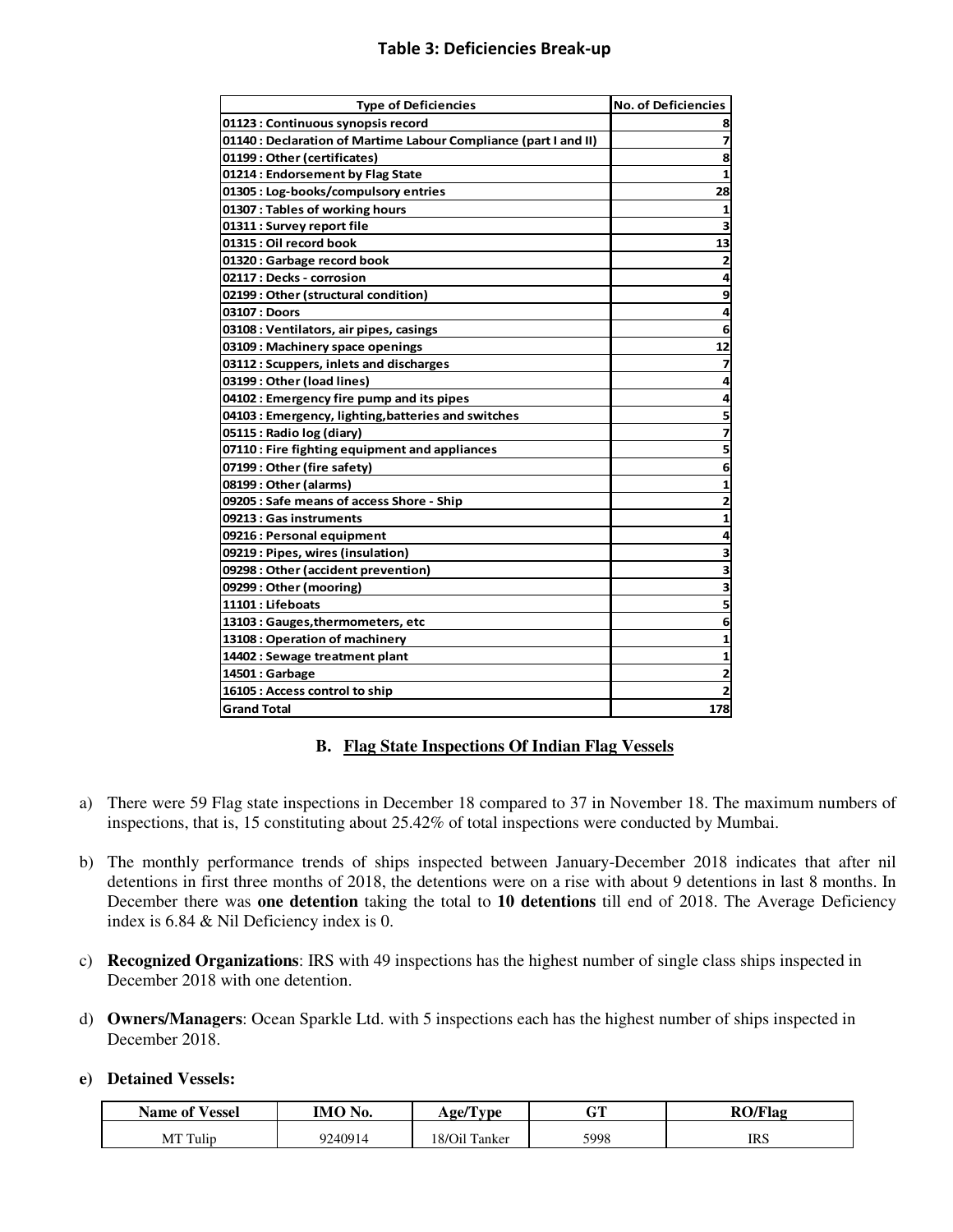**Table 1: Performance parameters ship type**

| General cargo/multi-purpose ship |    |  |
|----------------------------------|----|--|
| <b>Offshore service vessel</b>   |    |  |
| Oil tanker                       |    |  |
| Other types of ship              | 13 |  |
| Passenger ship                   |    |  |
| <b>Chemical Tanker</b>           |    |  |
| <b>Container</b>                 |    |  |
| <b>Tugboat</b>                   | 14 |  |
| <b>Grand Total</b>               | 59 |  |
|                                  |    |  |

**Table 2: Performance parameters RO wise** 

| RO               | <b>No. of Inspections</b> |
|------------------|---------------------------|
| <b>IRS</b>       | 49                        |
| IRS/ABS          | 2                         |
| IRS/BV           |                           |
| IRS/DNV          | 3                         |
| IRS/LR           |                           |
| IRS/NKK          |                           |
|                  |                           |
| <b>Grand Tot</b> |                           |

| Performance Parameters based upon ship type and age |                  |                  |                  |                  |                         |                  |                  |                  |
|-----------------------------------------------------|------------------|------------------|------------------|------------------|-------------------------|------------------|------------------|------------------|
|                                                     | $0-5$ yrs        |                  | $6-15$ yrs       |                  | 16-25 yrs               |                  | $>$ 25 yrs       |                  |
| <b>Ship Type</b>                                    | No. of<br>insps. | No. of<br>detns. | No. of<br>insps. | No. of<br>detns. | No. of<br>insps.        | No. of<br>detns. | No. of<br>insps. | No. of<br>detns. |
| <b>All Vessels</b>                                  | 3                | $\mathbf{0}$     | 16               | $\mathbf 0$      | 29                      | $\mathbf{1}$     | 11               | 0                |
| <b>Bulk Carrier</b>                                 | $\mathbf{1}$     | 0                | 3                | $\mathbf 0$      | $\mathbf{1}$            | $\mathbf 0$      | $\mathbf 0$      | 0                |
| OCV/General<br>Cargo/Multi-<br><b>Purpose</b>       | 0                | 0                | 0                | 0                | 4                       | 0                | $\mathbf 1$      | 0                |
| Off shore service vessels                           | $\mathbf{1}$     | $\mathbf{0}$     | $\overline{2}$   | 0                | $\overline{2}$          | $\mathbf 0$      | $\mathbf{0}$     | $\mathbf{0}$     |
| <b>Oil Tankers</b>                                  | $\mathbf{0}$     | 0                | $\mathbf{1}$     | $\mathbf 0$      | $\overline{\mathbf{3}}$ | $\mathbf{1}$     | $\mathbf{0}$     | $\mathbf{0}$     |
| <b>Container Vessels</b>                            | $\mathbf 0$      | $\mathbf{0}$     | $\mathbf{1}$     | 0                | $\overline{\mathbf{3}}$ | $\mathbf{0}$     | $\mathbf{0}$     | 0                |
| <b>Passenger Vessels</b>                            | $\mathbf 0$      | 0                | $\mathbf{1}$     | $\mathbf 0$      | 3                       | 0                | 0                | $\mathbf 0$      |
| <b>Gas Carrier</b>                                  | $\mathbf 0$      | $\mathbf 0$      | 0                | 0                | $\mathbf{3}$            | $\mathbf{0}$     | $\mathbf{1}$     | $\mathbf{0}$     |
| <b>Tug Boats</b>                                    | $\mathbf{1}$     | 0                | 4                | $\mathbf 0$      | 8                       | 0                | $\mathbf{1}$     | 0                |
| <b>Other Type of Ships</b>                          | $\mathbf 0$      | 0                | 4                | $\mathbf 0$      | $\mathbf{2}$            | 0                | 8                | 0                |
| <b>MODU or FPSO</b>                                 | 0                | 0                | 0                | 0                | 0                       | 0                | 0                | 0                |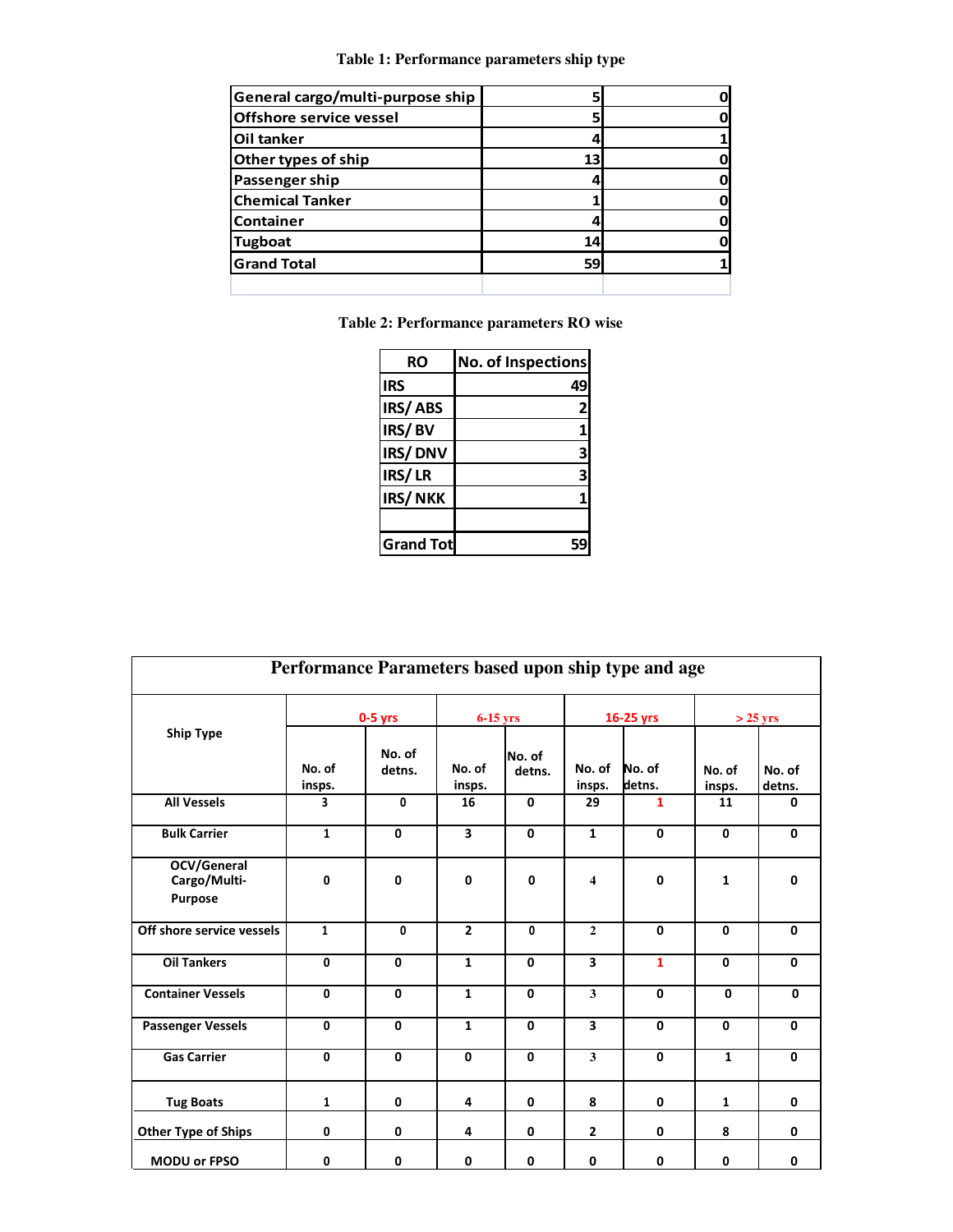# **Performance of vessels: Based on Ship type and Size**

| Vessels< 500GT                | No. of insps. | No. of<br>detns. |
|-------------------------------|---------------|------------------|
| All Vessels inspected < 500GT | 22            |                  |
| Oil Tanker                    |               |                  |
| Other Type Vessel             | 3             |                  |
| Passenger Ships               |               |                  |
| Tug Boats                     | 14            |                  |

| Vessels >= $500GT$ &< $3000gt$             | No. of insps. | No. of<br>detns. |
|--------------------------------------------|---------------|------------------|
| All Vessels inspected >=500GT<br>&< 3000GT | 15            |                  |
| <b>Bulk Carrier</b>                        | 2             | 0                |
| <b>Gas Carrier</b>                         | 0             | 0                |
| General Cargo                              | 3             | 0                |
| <b>OSV</b>                                 | 5             | 0                |
| Oil Tanker                                 | 0             | 0                |
| Other Type of Ships                        | 5             |                  |
| Tug Boat                                   |               |                  |

| $Vessels >= 3000gt$                     | No. of insps. | No. of<br>detns. |
|-----------------------------------------|---------------|------------------|
| All Vessels inspected $\ge$ =<br>3000GT | 22            |                  |
| <b>Bulk Carrier</b>                     | 3             | $\Omega$         |
| General Cargo                           | 2             | $\Omega$         |
| Gas Carrier                             | 4             | $\Omega$         |
| <b>Chemical Tanker</b>                  |               | $\mathcal{O}$    |
| Oil Tanker                              | 3             |                  |
| Other Type of Ships                     | 5             | 0                |
| <b>Container Ship</b>                   | 4             |                  |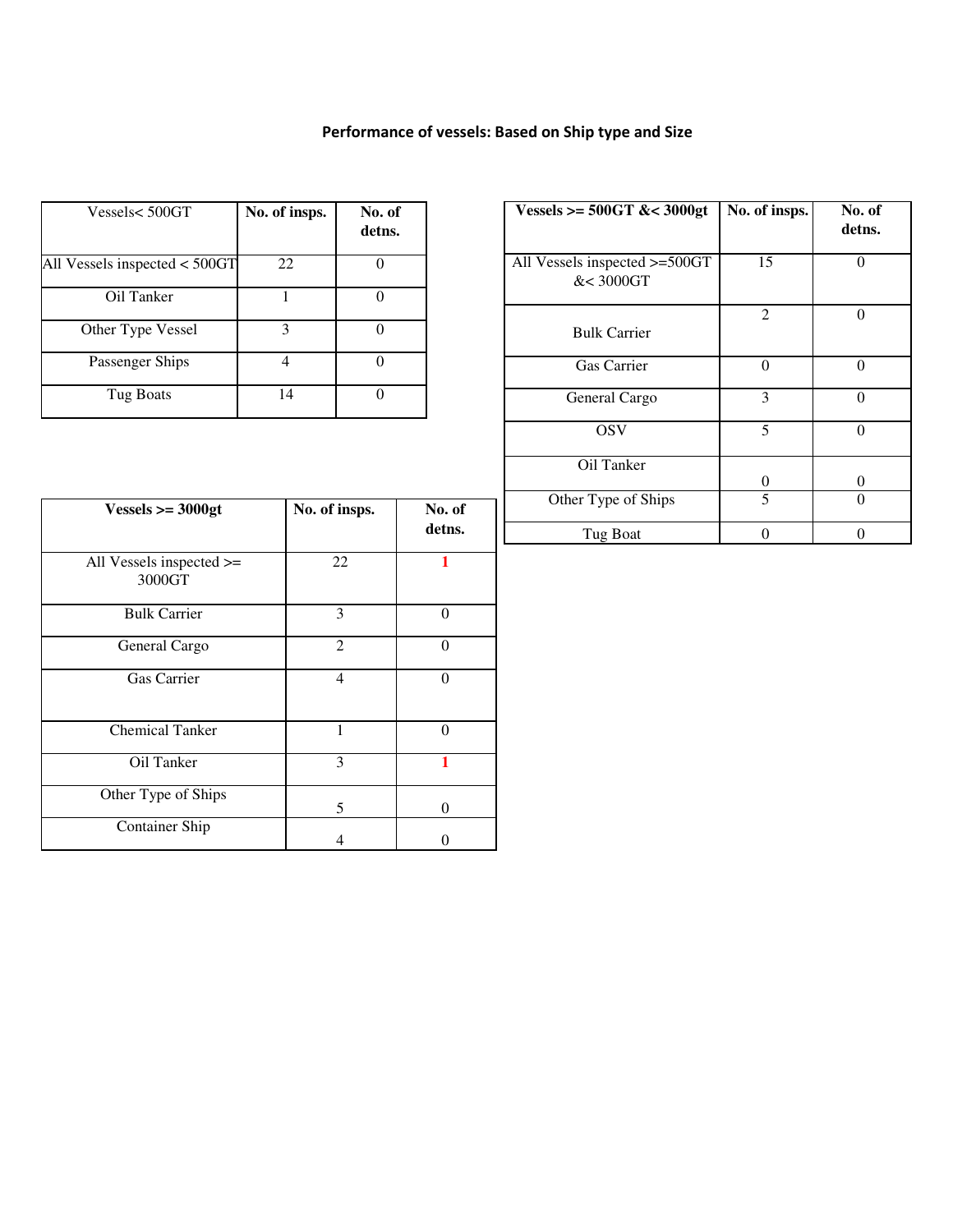## **Performance of Indian Shipping Companies**

| Name of The Company                           | No. of Inspections No. of Detentions |             |
|-----------------------------------------------|--------------------------------------|-------------|
| ABS MARINE SERVICES PVT LTD                   |                                      |             |
| ADANI PORTS AND SPECIAL ECONOMIC ZONE LIMITED | 1                                    | o           |
| <b>ALBATROSS MARINE SERVICES</b>              | 1                                    | o           |
| <b>APEEJAY shipping limited</b>               | 1                                    | $\mathbf o$ |
| <b>ARKAY LOGISTICS LIMITED HAZIRA</b>         | 1                                    | o           |
| Can offshore pvt Itd                          | 1                                    | o           |
| DARYA SHIP MANAGEMENT PVT LIMITED             | 1                                    | o           |
| <b>Essar Shipping Limited</b>                 | 1                                    | o           |
| Hind Offshore Pvt. Ltd                        | 1                                    | O           |
| <b>INTEGRITY SHIPS PRIVATE LIMITED</b>        | 1                                    | o           |
| <b>KESARI MARINE SERVICE</b>                  | 1                                    | $\mathbf o$ |
| Lakshadweep Development Corporation Limted    | 1                                    | o           |
| <b>LDCL</b>                                   | 1                                    | o           |
| M/S NEW HORIZON SHIP MANAGEMENT PVT. LTD.     | 1                                    | O           |
| <b>M/S POLESTAR MARITIME LTD</b>              | 1                                    | o           |
| M/S SVS MARINE SERVICE PVT. LTD.              | 1                                    | o           |
| <b>MAK LOGISTICS PVT LTD</b>                  | 1                                    | o           |
| <b>MAK Logistics Pvt. Ltd.</b>                | 1                                    | o           |
| MUNDRA PORT & SPECIAL ECONOMIC ZONE LTD       | 1                                    | o           |
| <b>OCEAN SPARKLE LIMITED</b>                  | 5                                    | O           |
| Ocean Sparkle Ltd                             | 2                                    | o           |
| PENNA SHIPPING LTD., HYDERABAD                | 1                                    | O           |
| PROACTIVE SHIP MANAGEMENT PVT LTD             | 1                                    | o           |
| <b>RA SHIPPING AGENCIES LTD</b>               | 1                                    | O           |
| <b>Reliance Industries Itd, Surat</b>         | 1                                    | o           |
| <b>Reliance Industries Ltd. Surat</b>         | 1                                    | o           |
| <b>S S OFFSHORE PVT LTD</b>                   | 1                                    | o           |
| sadhav shipping                               | 1                                    | o           |
| SEVEN ISLAND SHIPPING LTD                     | 1                                    | O           |
| <b>Shipping Corporation of India Limited</b>  | 1                                    | o           |
| SHIPPING CORPORATION OF INDIA LTD.            | 1                                    | o           |
| SIMA MARINE (INDIA) PVT. LTD., MUMBAI         | 2                                    | o           |
| <b>Supreme Hydro Engineering Pvt. Ltd</b>     | 1                                    | O           |
| <b>Synergy Oceanic Services India Pvt Ltd</b> | 1                                    | o           |
| <b>TAG OFFSHORE LIMITED</b>                   | 1                                    | o           |
| <b>TCI SEAWAYS</b>                            | 1                                    | o           |
| TCI SEAWAYS, CHENNAI                          | 1                                    | o           |
| THE ADANI HARBOUR SERVICES PVT LTD            | 1                                    | o           |
| The Great Eastern Shipping Company            | 1                                    | o           |
| THE SCI LTD                                   | 1                                    | o           |
| THE SHIPPING CORPORATION OF INDIA             | 1                                    | o           |
| THE SHIPPING CORPORATION OF INDIA LTD         | 2                                    | o           |
| The Shipping Corporation of India Ltd.        | з                                    | o           |
| The Shipping Corporation of India Ltd.,       | 1                                    | O           |
| Triton Maritime Pvt. Ltd.                     | 2                                    | o           |
| TW SHIP MANAGEMENT PVT LTD.                   | 1                                    | o           |
| Vinayak Marine Services Pvt. Ltd.             | 1                                    | o           |
| Vinayak Marine Services Pvt., Ltd.,           | 1                                    | o           |
| Zen Shipping and Ports India Pvt.Ltd.         | 1                                    | 1           |
| <b>Grand Total</b>                            | 59                                   | 1           |

## **Detail of Deficiencies**

| <b>Row Labels</b>                                            | Sum of Total No. Of Deficiencies |
|--------------------------------------------------------------|----------------------------------|
| 01123 : Continuous synopsis record                           | з                                |
| 01131 : International Anti-fouling-System Certificate        | $\mathbf{z}$                     |
| 01134 : Other (certificates)                                 | 68                               |
| 01201 : Certificates for master and officers                 | $\mathbf{1}$                     |
| 01216 : Other (STCW)                                         | $\overline{z}$                   |
| 01305 : Log-books/compulsory entries                         | 64                               |
| 01307 : Tables of working hours                              | 14                               |
| 01308 : Records of rest                                      | 16                               |
| 01310: Signs, indications                                    | 14                               |
| 01314 : SOPEP                                                | 15                               |
| 01315 : Oil record book                                      | 6                                |
| 01324 : Material Safety Data Sheets(MSDS)                    | 9                                |
| 02105 : Steering gear                                        | 13                               |
| 02107 : Ballast, fuel and other tanks                        | $\overline{a}$                   |
| 02111 : Beams, frames, floors-corrosion                      | з                                |
| 02112 : Hull - corrosion                                     | 5                                |
| 02117 : Decks - corrosion                                    | 28                               |
| 03103 : Railing, gangway, walkway and means for safe passage | 7                                |
| 03104 : Cargo & other hatchways                              | 6                                |
| 03106 : Windows, sidescuttles and deadlights                 | $\overline{\mathbf{z}}$          |
| 03108 : Ventilators, air pipes, casings                      | 9                                |
| 04102 : Emergency fire pump and its pipes                    | 10                               |
| 04108 : Muster list                                          | з                                |
| 04110: Abandon ship drills                                   | $\mathbf{z}$                     |
| 05110 : Facilities for reception of marine safety inform.    | 26                               |
| 07105 : Fire doors/openings in fire-resisting divisions      | 5                                |
| 07106 : Fire detection and alarm system                      | 15                               |
| 07111 : Personal equipment for fire safety                   | 13                               |
| 07113 : Fire pumps and its pipes                             | $\overline{\mathbf{z}}$          |
| 07119: Other (fire safety)                                   | 3                                |
| 08107 : Machinery controls alarm                             | 4                                |
| 09208 : Protection machinery                                 | $\overline{\mathbf{a}}$          |
| 09209 : Electrical                                           | 6                                |
| 09222 : Other (accident prevention)                          | 8                                |
| 09228 : Anchoring devices                                    | $\overline{\mathbf{z}}$          |
| <b>Grand Total</b>                                           | 404                              |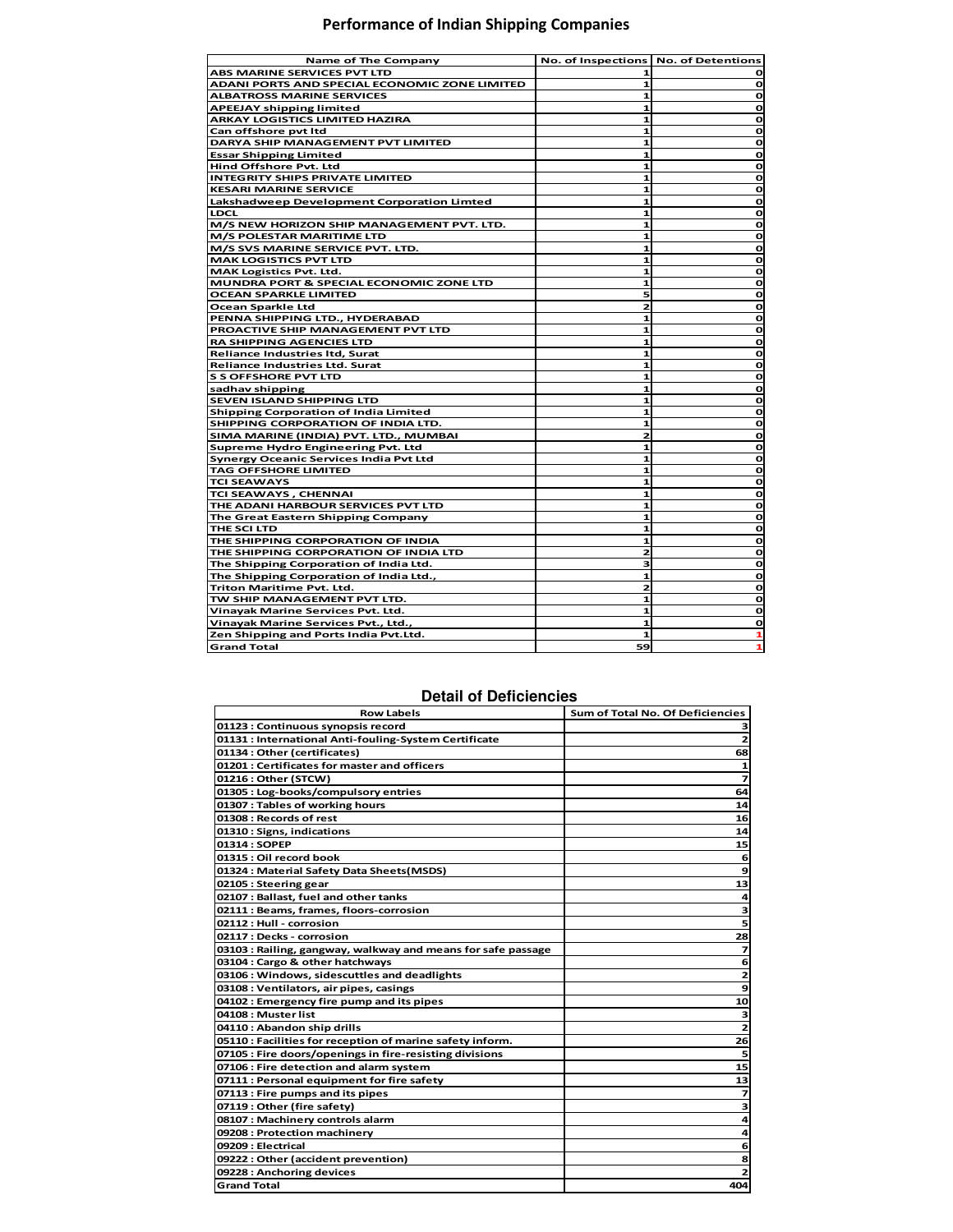## **C. Port State Inspection of Indian Flag Vessels Abroad**

- a) There was a total of 15 Indian Flag vessels inspected in December 2018 in 7 regional MOU/ PSC regimes..
- b) There was **one** detention in December 2018 taking overall detentions in calendar year 2018 to **8 detentions**.
- c) Among the entire PSC regime, with 2 or more inspections, the best performance was that in **Vina Del Mar** with 4 inspections. The Average Deficiency index is 0.73 & Nil Deficiency index is 0.80.
- d) Detained Vessels

| <b>Name of Vessel</b> | IMO No. | Age/Type           | мT    | <b>RO/Flag</b> |
|-----------------------|---------|--------------------|-------|----------------|
| Vishva<br>`hetna      | 9603893 | 6/BulkC<br>Carrier | 44864 | IRS/BV India   |

e**) Corrective and Preventive Action:** Master and Chief Engineer were called to the directorate and were given verbal warning.

| <b>Regional MOU/PSC</b><br><b>Regime</b> | Number of<br><b>Inspections</b> | Number of<br>detentions |
|------------------------------------------|---------------------------------|-------------------------|
| <b>AMSA</b>                              |                                 |                         |
| <b>IOMOU</b>                             | $\overline{c}$                  | $\Omega$                |
| Mediterranean                            |                                 | 0                       |
| <b>USCG</b>                              | $\overline{2}$                  | $\Omega$                |
| Tokyo                                    | 3                               | 0                       |
| Vina Del Mar                             | $\overline{4}$                  | $\Omega$                |
| Riyadh                                   | $\mathfrak{D}$                  | $\Omega$                |
| Total                                    | 15                              | $\Omega$                |

## **Performance under various PSC regimes**

## **Performance based upon ship type and age**

| <b>Type of Vessel</b>               | Number of<br><b>Inspections</b> | Number of<br>detentions |
|-------------------------------------|---------------------------------|-------------------------|
| <b>Bulk Carrier</b>                 |                                 |                         |
| 0-5 Years                           | 1                               | 0                       |
| 5-15 Years                          | 7                               | 1                       |
| >15 Years                           | $\mathbf{2}$                    | 0                       |
| <b>Chemical Tanker</b><br>0-5 Years | 0                               | 0                       |
| 5-15 Years                          | 0                               | 0                       |
| >15 Years                           |                                 |                         |

| <b>Type of Vessel</b> | No. of             | No. of            |
|-----------------------|--------------------|-------------------|
|                       | <b>Inspections</b> | <b>Detentions</b> |
| <b>Other Type</b>     |                    |                   |
| 0-5 Years             | 0                  | 0                 |
| 5-15 Years            | $\mathbf{1}$       | 0                 |
| >15 Years             | 0                  | $\bf{0}$          |
| <b>GAS CARRIER</b>    |                    |                   |
| 0-5 Years             | 0                  | 0                 |
| <b>5-15 Years</b>     | 0                  | 0                 |
| >15 Years             | 1                  | 0                 |
| <b>Oil Tanker</b>     |                    |                   |
| 0-5 Years             | 1                  | $\bf{0}$          |
| 5-15 Years            | 1                  | $\bf{0}$          |
| >15 Years             | 1                  | $\bf{0}$          |